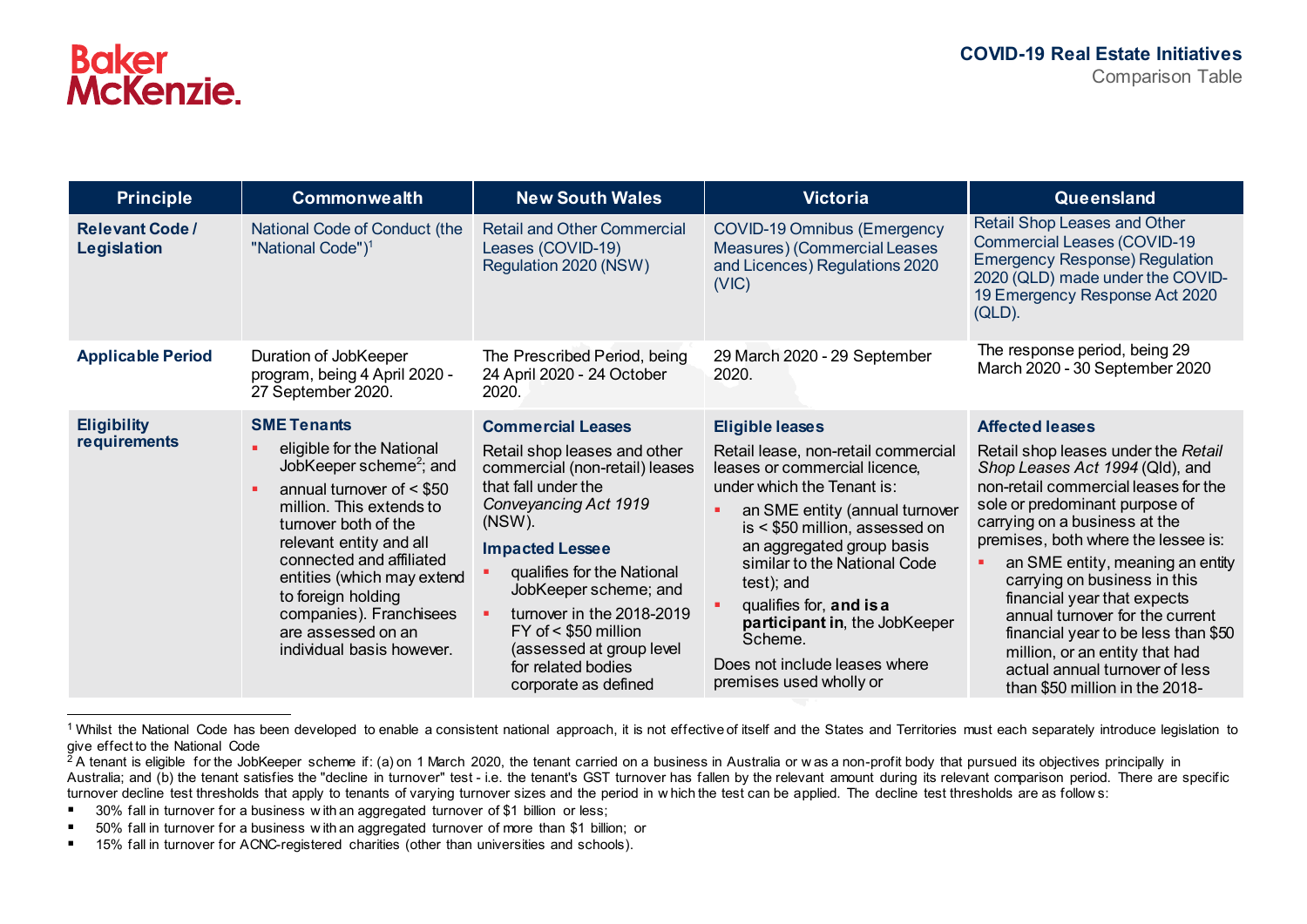

| <b>Principle</b> | Commonwealth | <b>New South Wales</b>                                                                                                       | <b>Victoria</b>                                          | Queensland                                                                                                                                                                                                                                                                                                                                                                                                                                        |
|------------------|--------------|------------------------------------------------------------------------------------------------------------------------------|----------------------------------------------------------|---------------------------------------------------------------------------------------------------------------------------------------------------------------------------------------------------------------------------------------------------------------------------------------------------------------------------------------------------------------------------------------------------------------------------------------------------|
|                  |              | under the Corporations<br>Act 2001 (Cth)).<br>Does not include leases under<br>the Agricultural Tenancies Act<br>1990 (NSW). | predominantly for agricultural,<br>farming, grazing etc. | 2019 financial year, on the basis<br>that turnover includes internet<br>sales but does not include<br>government assistance to<br>mitigate the effects of COVID-19;<br>and<br>either:<br>$\blacksquare$<br>is eligible for the JobKeeper<br>п.<br>scheme; or<br>an entity connected with or<br>an affiliate of the lessee<br>employs (or is involved in<br>employing) staff for the<br>business carried on at the<br>premises and is so eligible. |
|                  |              |                                                                                                                              |                                                          | <b>Exclusions</b><br>Does not include:                                                                                                                                                                                                                                                                                                                                                                                                            |
|                  |              |                                                                                                                              |                                                          | a lease under which premises<br>×.<br>are to be used wholly or<br>predominantly for a farming<br>business under the Farm<br><b>Business Debt Mediation Act</b><br>2017, schedule 1; and                                                                                                                                                                                                                                                           |
|                  |              |                                                                                                                              |                                                          | most State leases, permits,<br>licences and subleases under<br>the Land Act 1994 (Qld),<br>because the Land (COVID-19<br><b>Emergency Response-Waiver</b><br>and Deferral of Rents and<br>Instalments) Regulation 2020<br>(Qld) already provides relief to<br>lessees under such<br>arrangements.                                                                                                                                                 |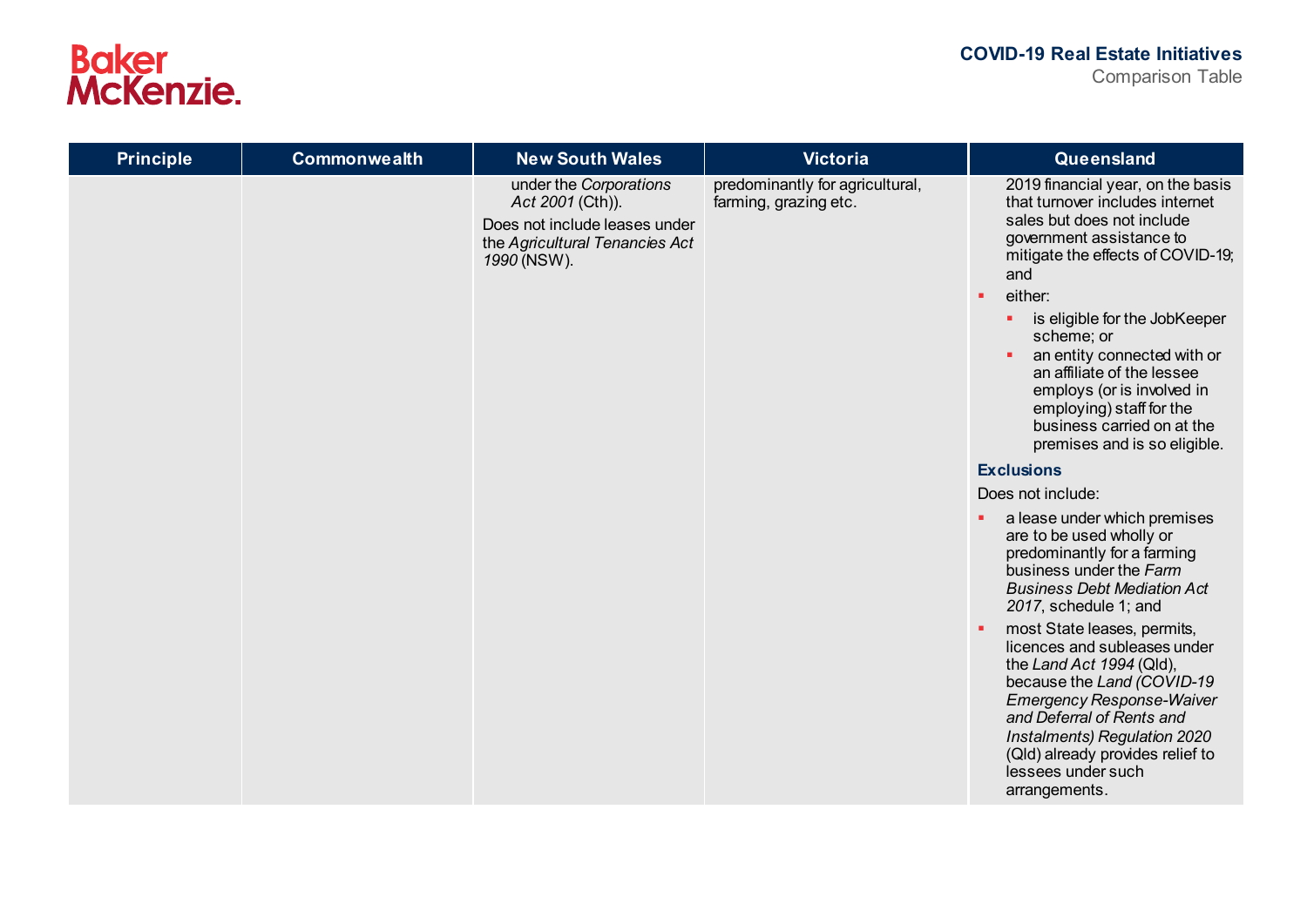| <b>Principle</b>                                                              | Commonwealth                                                                                                                                                                                                                                                                                                                                                                                                                                                                                                                                                                                                                                                                                                                          | <b>New South Wales</b>                                                                                                                                                                                                                                                                                                                                                                                                                                                                                                                                                                                 | <b>Victoria</b>                                                                                                                                                                                                                                                                                                                                                                                                                                                                                                                                                                                                                                              | Queensland                                                                                                                                                                                                                                                                                                                                                                                                                                                                                                                                                                                                                                                                                                                                                                                                                   |
|-------------------------------------------------------------------------------|---------------------------------------------------------------------------------------------------------------------------------------------------------------------------------------------------------------------------------------------------------------------------------------------------------------------------------------------------------------------------------------------------------------------------------------------------------------------------------------------------------------------------------------------------------------------------------------------------------------------------------------------------------------------------------------------------------------------------------------|--------------------------------------------------------------------------------------------------------------------------------------------------------------------------------------------------------------------------------------------------------------------------------------------------------------------------------------------------------------------------------------------------------------------------------------------------------------------------------------------------------------------------------------------------------------------------------------------------------|--------------------------------------------------------------------------------------------------------------------------------------------------------------------------------------------------------------------------------------------------------------------------------------------------------------------------------------------------------------------------------------------------------------------------------------------------------------------------------------------------------------------------------------------------------------------------------------------------------------------------------------------------------------|------------------------------------------------------------------------------------------------------------------------------------------------------------------------------------------------------------------------------------------------------------------------------------------------------------------------------------------------------------------------------------------------------------------------------------------------------------------------------------------------------------------------------------------------------------------------------------------------------------------------------------------------------------------------------------------------------------------------------------------------------------------------------------------------------------------------------|
| <b>Freeze on rent</b><br>increases<br>(Principle #13)                         | During the Period, and<br>reasonable subsequent<br>recovery period (undefined).<br>This does not extend to<br>components of rent with<br>reference to turnover.                                                                                                                                                                                                                                                                                                                                                                                                                                                                                                                                                                       | Lessor cannot take any<br>prescribed action after the<br>Period against an Impacted<br>Lessee for failure to pay any<br>rent increased during the<br>Period.                                                                                                                                                                                                                                                                                                                                                                                                                                           | Unlike NSW, the VIC regulation is<br>silent on whether or not a Landlord<br>is prohibited from recovery of rent<br>increases that would have applied<br>during the Period but for the<br>application of the regulation.                                                                                                                                                                                                                                                                                                                                                                                                                                      | The Lessor under an affected lease<br>must not increase the rent payable<br>by the lessee during the response<br>period (other than in respect of rent<br>based on turnover).<br>If the lease provides for a review of<br>rent during the response period, the<br>Lessor may review the rent under the<br>lease but must not give effect to an<br>increase in rent until the response<br>period ends, and only in respect of<br>the period after the response period.                                                                                                                                                                                                                                                                                                                                                        |
| <b>Waivers/Deferrals of</b><br><b>rent</b><br>(Principles #3, #4,<br>#5, #10) | Landlords must offer<br>proportionate reductions in<br>rent payable. Rental waivers<br>must constitute no less than<br>50% of the total reduction in<br>rent payable.<br>Payment of rental deferrals to<br>be amortised over the balance<br>of the lease term or for a<br>period of no less than 24<br>months (unless agreed).<br>No fees, punitive interest or<br>other charges should be<br>applied to rent waived or<br>charged on deferrals.<br>If negotiated arrangements<br>necessitate repayment, this<br>should occur over an extended<br>period. No repayment should<br>commence until the earlier of<br>the COVID-19 pandemic<br>ending (as defined by the<br>Australian Government) or the<br>existing lease expiring, and | Cross-reference to National<br>Code. The Regulations require<br>the parties to a commercial<br>lease to act in good faith to<br>negotiate rent and other terms<br>at the request of a party.<br>When negotiating rent, parties<br>are to have regard to:<br>the economic impacts of<br>the COVID-19 pandemic,<br>and<br>the leasing principles set<br>out in the National Code.<br>Note: A Lessor is not<br>mandated to make offers of<br>rent relief, however, the Lessor<br>cannot take prescribed action<br>against an Impacted Lessee<br>for failure to pay rent during<br>the Period (see below). | <b>Waivers</b><br>Upon request by Tenant and supply<br>of evidence, a Landlord must offer<br>rent relief within 14 days or other<br>agreed time, which must, based on<br>all circumstances of the lease:<br>relate to up to 100% of the rent<br>payable;<br>comprise a rental waiver in<br>respect of no less than 50% of<br>the rent unless agreed;<br>apply to the Period;<br>take into account:<br>the reduction in Tenant's<br>turnover; a Landlord's offer<br>of rent relief is not required<br>to match a Tenant's decline<br>in turnover; rather this is<br>just one factor that a<br>Landlord must consider in<br>making an offer of rent<br>relief; | The Regulations require the parties<br>to cooperate and act reasonably and<br>in good faith to negotiate rent and<br>other terms if a request is made.<br><b>Waivers</b><br>Upon request by any party to the<br>lease, the parties must give each<br>other prescribed information. The<br>Lessor must then offer a reduction in<br>the amount payable under the lease<br>within 30 days, and any proposed<br>changes to other stated conditions in<br>the lease.<br>The offer must relate to any or all of<br>the rent payable under the affected<br>lease during the response period and<br>provide for no less than 50% of the<br>rent reduction offered to be in the<br>form of a waiver of rent.<br>The following factors must be taken<br>into account:<br>all of the circumstances of the<br>lessee and affected lease |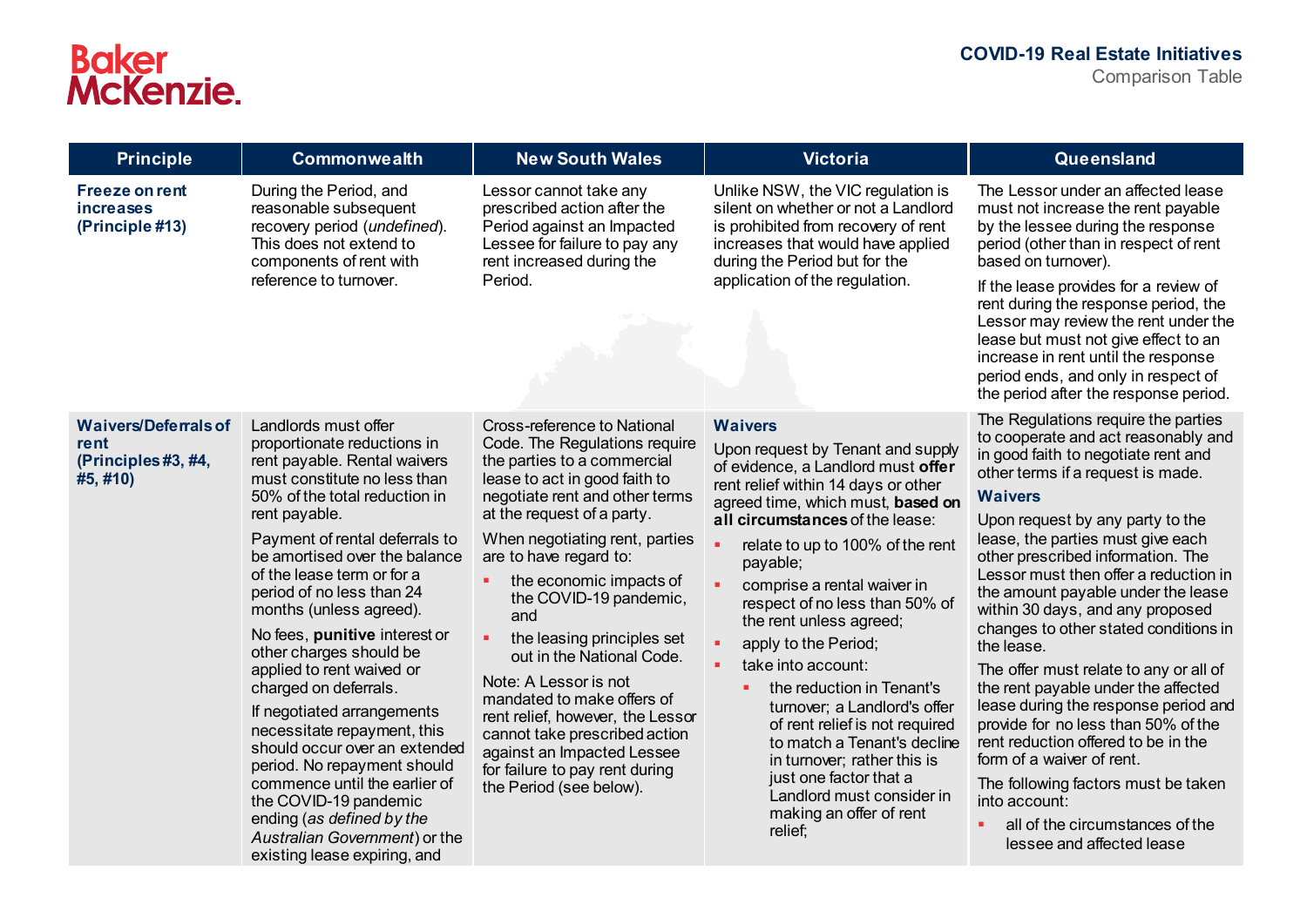| <b>Principle</b> | <b>Commonwealth</b>                                                | <b>New South Wales</b> | <b>Victoria</b>                                                                                                                                                                                                                                                                                                                                                                                                                                                                                                                                                                                                                                                                               | Queensland                                                                                                                                                                                                                                                                                                                                                                                                                                                                                                                                                                                                                                                                                                                                                                                                                                                                                                                                                                                                                                                                                                                                                                               |
|------------------|--------------------------------------------------------------------|------------------------|-----------------------------------------------------------------------------------------------------------------------------------------------------------------------------------------------------------------------------------------------------------------------------------------------------------------------------------------------------------------------------------------------------------------------------------------------------------------------------------------------------------------------------------------------------------------------------------------------------------------------------------------------------------------------------------------------|------------------------------------------------------------------------------------------------------------------------------------------------------------------------------------------------------------------------------------------------------------------------------------------------------------------------------------------------------------------------------------------------------------------------------------------------------------------------------------------------------------------------------------------------------------------------------------------------------------------------------------------------------------------------------------------------------------------------------------------------------------------------------------------------------------------------------------------------------------------------------------------------------------------------------------------------------------------------------------------------------------------------------------------------------------------------------------------------------------------------------------------------------------------------------------------|
|                  | taking into account a<br>reasonable subsequent<br>recovery period. |                        | Landlord's financial ability<br>to offer rent relief;<br>whether failure to offer<br>relief would compromise a<br>Tenant's capacity to fulfil<br>other obligations;<br>reductions to any outgoings<br>charged, imposed or levied<br>etc.<br><b>Deferrals</b><br>If rent is deferred, the Landlord<br>must offer an extension on the<br>same terms and must not request<br>payment until the earlier of:<br>29 Sep 2020;<br>×.<br>expiry of the term of lease.<br>The deferred rental must be<br>amortised over the greater of:<br>balance of the term; or<br>a period of no less than 24<br>months.<br>Landlord must not require Tenant<br>to pay interest/any other fee on rent<br>deferred. | (although the proportion of rent<br>waived does not have to match<br>the reduction in the lessee's<br>turnover);<br>a.<br>the extent to which the failure to<br>reduce the rent payable under<br>the lease would compromise the<br>lessee's ability to comply with the<br>lessee's obligation under the<br>lease, including the payment of<br>rent;<br>the Lessor's financial position,<br>including any relief that the<br>Lessor is receiving; and<br>any reduction in, or waiver of, the<br>amount payable in relation to a<br>portion of the rent or amount<br>payable under the lease which<br>relates to land tax, local<br>government rates, statutory<br>charges or other outgoings.<br><b>Deferrals</b><br>Where rent relief is provided by way<br>of a deferral:<br>the Lessor must not require<br>×.<br>payment of any part of the<br>deferred rent until the end of the<br>response period (unlike some<br>other jurisdictions, this date<br>applies regardless of when the<br>lease ends);<br>the deferred rent is amortised<br>over an agreed period of no less<br>than 2 and no more than 3 years<br>(whereas the obligation to offer<br>an extension of the term is only |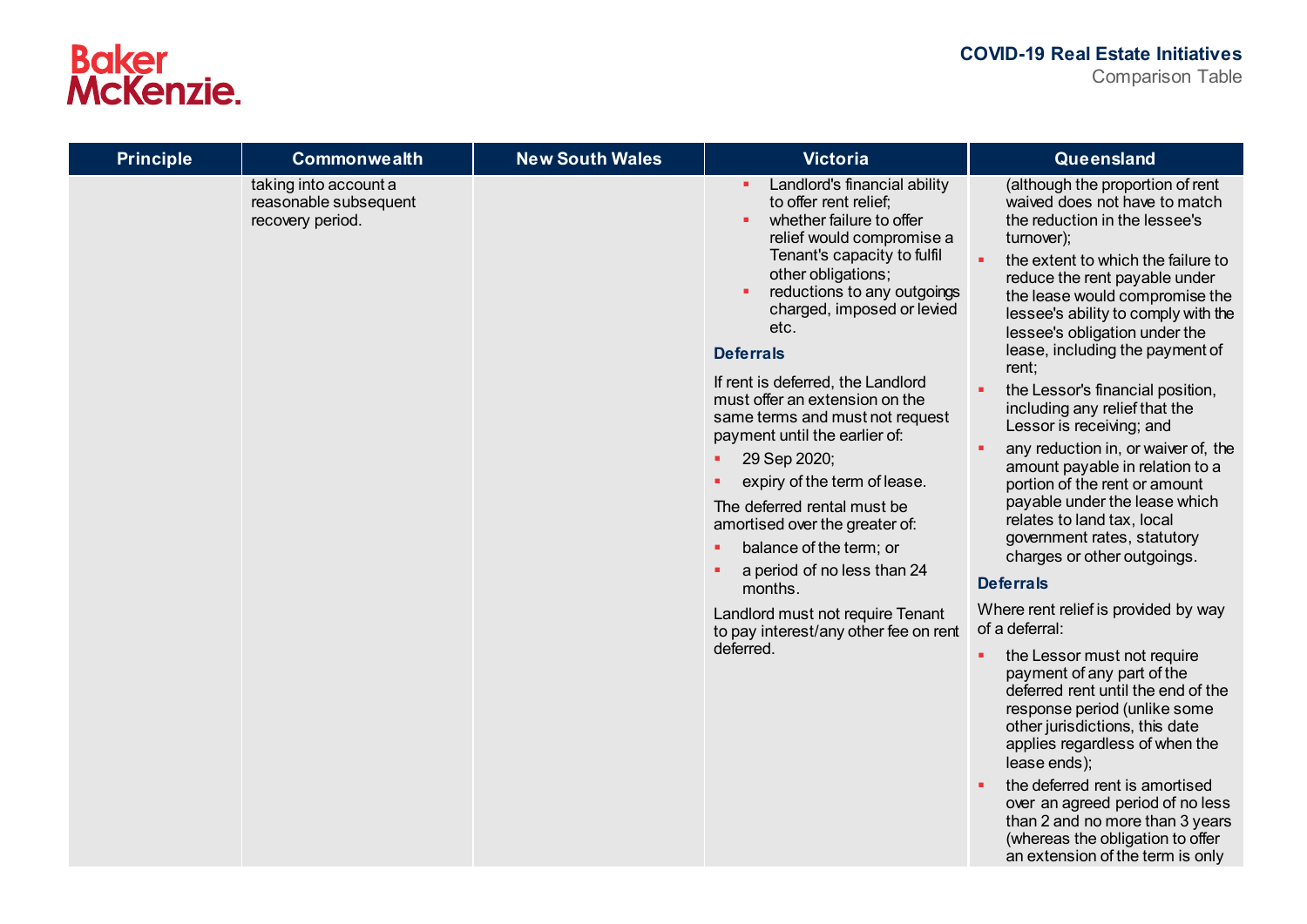| <b>Principle</b> | <b>Commonwealth</b> | <b>New South Wales</b> | <b>Victoria</b> | Queensland                                                                                                                                                                                                                                                                                                                                                                                                                                                                                                                                                                             |
|------------------|---------------------|------------------------|-----------------|----------------------------------------------------------------------------------------------------------------------------------------------------------------------------------------------------------------------------------------------------------------------------------------------------------------------------------------------------------------------------------------------------------------------------------------------------------------------------------------------------------------------------------------------------------------------------------------|
|                  |                     |                        |                 | for a period equivalent to the<br>period in which the waiver or<br>deferral is provided);<br>the Lessor may not impose<br>interest or any other fee or<br>charge on the deferred rent,<br>except to the extent that the<br>lessee fails to comply with the<br>conditions on which the rent is<br>deferred;<br>the Lessor can continue to hold<br>٠<br>the Lessee's security deposit<br>until the deferred rent is paid<br>(although we note that security<br>deposits are relatively rare, with<br>most security taking the form of a<br>personal guarantee and/or bank<br>guarantee). |
|                  |                     |                        |                 | Where the Lessor provides a rental<br>waiver and/or deferral, it must also<br>offer the Lessee an extension to the<br>term of the lease (on the same lease<br>conditions), except that the rent<br>during the extension period must be<br>adjusted for the waiver or deferral.<br>The extension period must be<br>equivalent to the waiver or deferral<br>period.                                                                                                                                                                                                                      |
|                  |                     |                        |                 | However, this obligation does not<br>apply to the extent that either:                                                                                                                                                                                                                                                                                                                                                                                                                                                                                                                  |
|                  |                     |                        |                 | the Lessor is subject to an<br>۰.<br>inconsistent existing legal<br>obligation, such as a lease that it<br>has granted to a third party,<br>which was due to take effect                                                                                                                                                                                                                                                                                                                                                                                                               |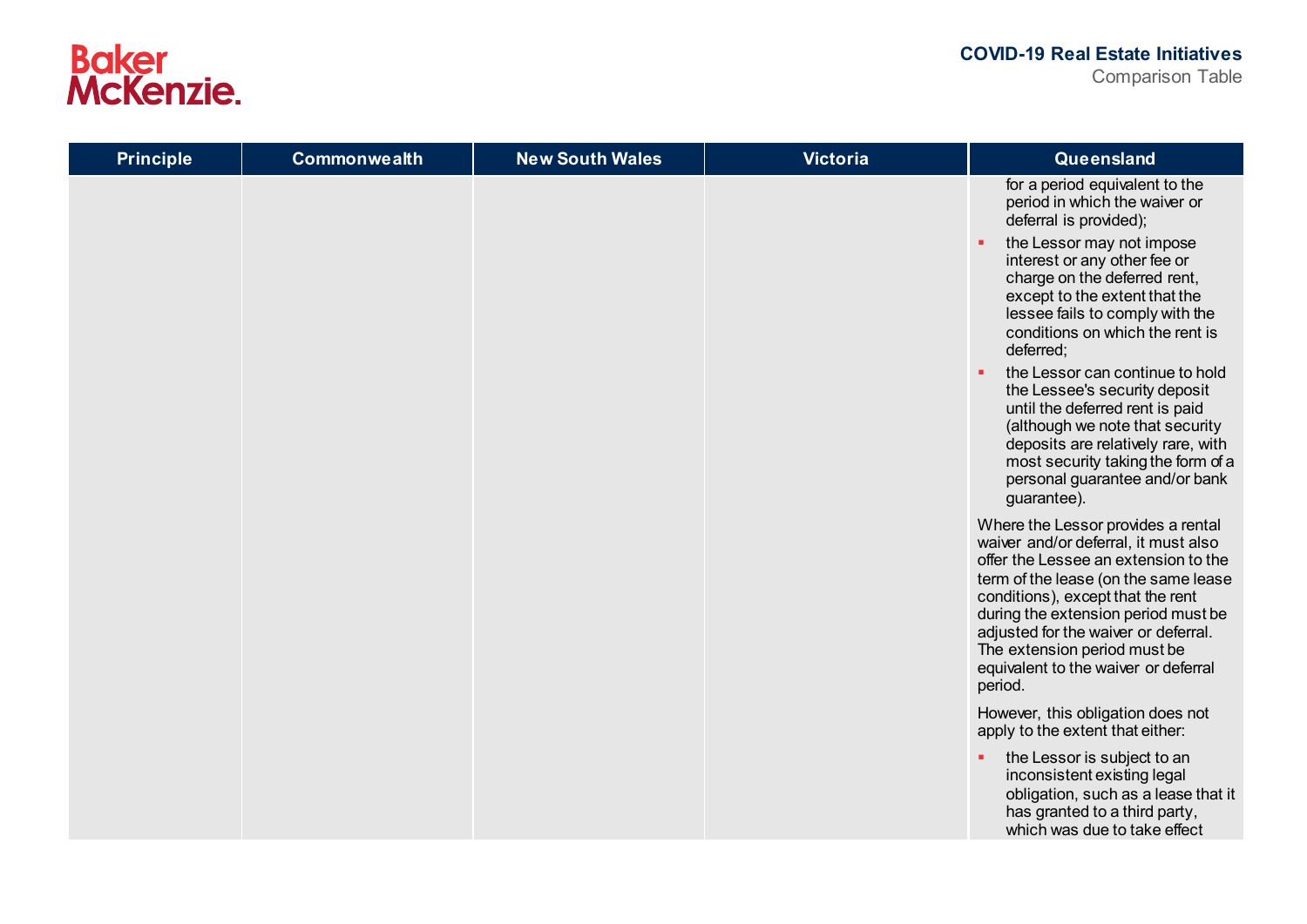| <b>Principle</b>                                                                     | <b>Commonwealth</b>                                                                                                                                           | <b>New South Wales</b>                                                                                                                                                                                                                                                                                         | <b>Victoria</b>                                                                                                                                                                                                                                                                                                                                                                                          | Queensland                                                                                                                                                                                                                                                                                                                                                                                                                                            |
|--------------------------------------------------------------------------------------|---------------------------------------------------------------------------------------------------------------------------------------------------------------|----------------------------------------------------------------------------------------------------------------------------------------------------------------------------------------------------------------------------------------------------------------------------------------------------------------|----------------------------------------------------------------------------------------------------------------------------------------------------------------------------------------------------------------------------------------------------------------------------------------------------------------------------------------------------------------------------------------------------------|-------------------------------------------------------------------------------------------------------------------------------------------------------------------------------------------------------------------------------------------------------------------------------------------------------------------------------------------------------------------------------------------------------------------------------------------------------|
|                                                                                      |                                                                                                                                                               |                                                                                                                                                                                                                                                                                                                |                                                                                                                                                                                                                                                                                                                                                                                                          | after the expiry of the current<br>lessee's term; or<br>the Lessor demonstrates that it<br>intends to use the leased<br>premises for a commercial<br>purpose of the Lessor (which is<br>not further explained).                                                                                                                                                                                                                                       |
| <b>Moratorium on</b><br>evictions for non-<br>payment of rent<br>(Principle #1)      | Landlords must not terminate<br>leases due to non-payment of<br>rent during the COVID-19<br>pandemic period (or<br>reasonable subsequent<br>recovery period). | The Lessor cannot terminate<br>or exercise a right of re-<br>entry/recovery of the premises<br>for:<br>٠<br>an Impacted Lessee's<br>failure to pay rent or<br>outgoings; or<br>not opening during<br>×<br>specified hours.                                                                                     | Landlord cannot evict Tenant or re-<br>enter premises for:<br>non-payment of rent, but<br>Tenant must provide evidence;<br><b>or</b><br>reducing or ceasing hours of<br>ä,<br>trade.                                                                                                                                                                                                                     | Lessor cannot exercise a right or<br>recovery or evict a lessee for:<br>non-payment of rent;<br>failure to pay outgoings; or<br>if the business carried on at the<br>٠<br>leased premises is not open for<br>business during the hours<br>required under the lease.                                                                                                                                                                                   |
| <b>Obligation to</b><br>renegotiate (see<br><b>Overarching</b><br><b>Principles)</b> | Landlords and Tenants are<br>required to discuss relevant<br>issues, and to negotiate<br>appropriate temporary leasing<br>arrangements.                       | A party to a commercial lease<br>(not expressly limited to an<br>Impacted Lessee) may request<br>the other parties to renegotiate<br>the rent payable under, and<br>other terms of, the lease.<br>Those parties must then<br>renegotiate the rent payable<br>and other terms under the<br>lease in good faith. | Following receipt of a request from<br>a Tenant (Tenant Request), and<br>offer of rent relief by Landlord,<br>parties must negotiate in good faith.<br>A Tenant Request must be in<br>writing, and accompanied by a<br>statement that:<br>the Tenant's lease is an eligible<br>٠<br>lease; and<br>the Tenant is an SME entity<br>and qualifies for, and is a<br>participant in, the JobKeeper<br>scheme. | A party to an affected lease may, in<br>writing, ask another party to the<br>lease to negotiate the rent payable<br>under, and other stated conditions of<br>the lease.<br>After a request is made, the parties<br>must, as soon as practicable,<br>exchange information relating to the<br>request that is correct and sufficient<br>to enable the lessor to make an offer<br>and then the parties to negotiate in a<br>fair and transparent manner. |
| <b>Reductions/waivers</b><br>of other payments<br>(Principles#6,#7,<br>#8)           | Any reduction in statutory<br>charges or insurance, or any<br>benefit the Landlord receives<br>due to the deferral of loan<br>repayments, must be             | An Impacted Lessee is to<br>benefit from any reductions in<br>land tax, statutory charges or<br>insurance costs payable by the<br>Lessor.                                                                                                                                                                      | Landlord must consider waiving<br>recovery of any outgoing or other<br>expense. If Tenant is not able to<br>operate their business, Landlord<br>may acting reasonably or as                                                                                                                                                                                                                              | In offering the Lessee a reduction in<br>the amount payable under the lease,<br>the offer must have regard to any<br>reduction in, or waiver of, the amount<br>payable in relation to applicable                                                                                                                                                                                                                                                      |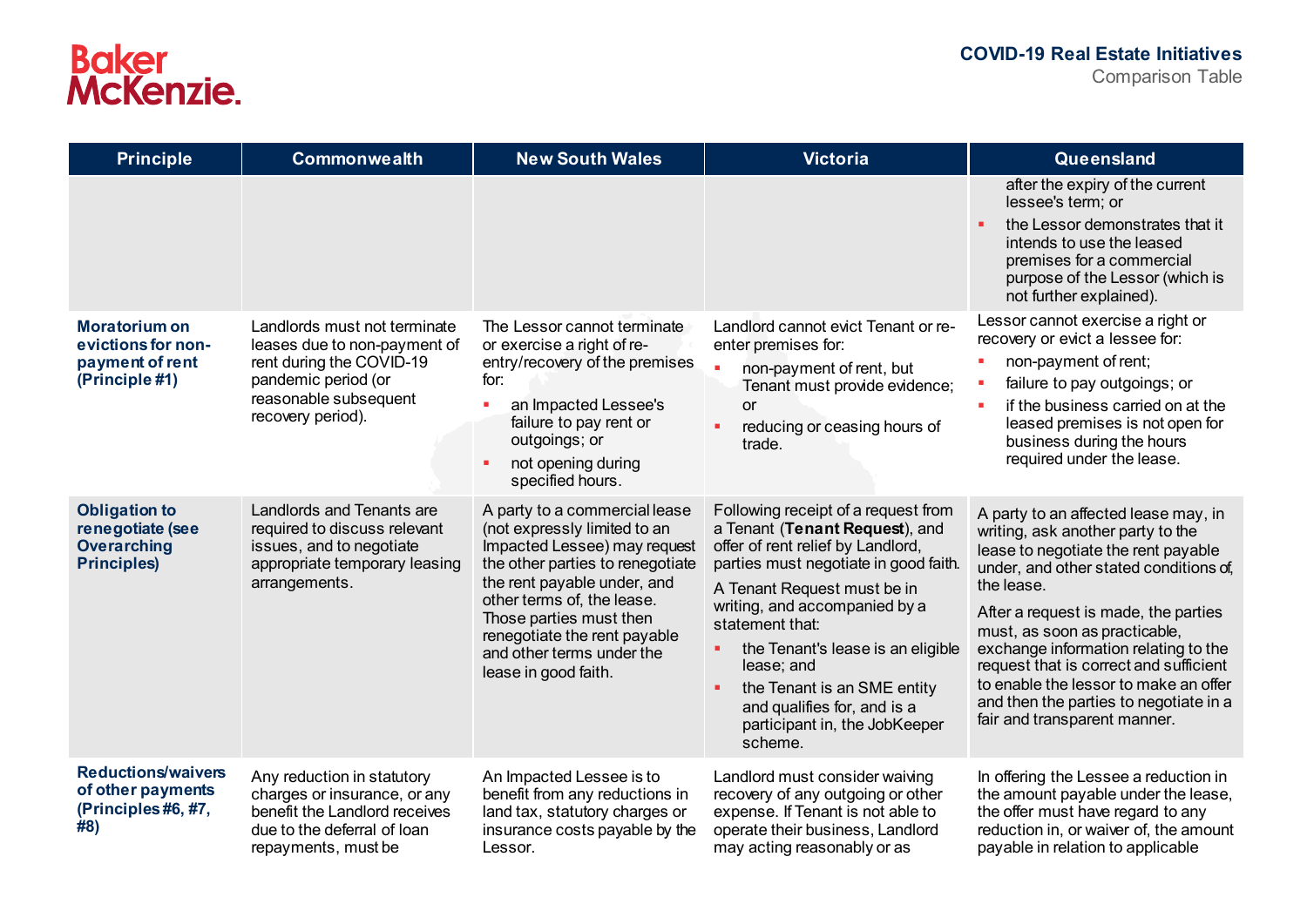| <b>Principle</b>                                                                                                                                                                                                                                                                                                          | <b>Commonwealth</b>                                                                                                                                          | <b>New South Wales</b>                                                                                                                                                                                        | <b>Victoria</b>                                                                                                                                                                                                  | Queensland                                                                                                                                                                                                     |
|---------------------------------------------------------------------------------------------------------------------------------------------------------------------------------------------------------------------------------------------------------------------------------------------------------------------------|--------------------------------------------------------------------------------------------------------------------------------------------------------------|---------------------------------------------------------------------------------------------------------------------------------------------------------------------------------------------------------------|------------------------------------------------------------------------------------------------------------------------------------------------------------------------------------------------------------------|----------------------------------------------------------------------------------------------------------------------------------------------------------------------------------------------------------------|
| proportionately passed<br>on/shared with the SME<br>Tenant.                                                                                                                                                                                                                                                               |                                                                                                                                                              | reasonably requested by Tenant,<br>cease to provide, or reduce<br>provision of any service.                                                                                                                   | amounts in the lease for land tax,<br>local government rates, statutory<br>charges, insurance premiums or                                                                                                        |                                                                                                                                                                                                                |
|                                                                                                                                                                                                                                                                                                                           | Landlords should seek to<br>waive recovery of any other                                                                                                      |                                                                                                                                                                                                               | If any outgoings charged, imposed<br>or levied are reduced:                                                                                                                                                      | other outgoings.                                                                                                                                                                                               |
|                                                                                                                                                                                                                                                                                                                           | expense.                                                                                                                                                     |                                                                                                                                                                                                               | Tenant not required to pay any<br>amount that is greater than a<br>Tenant's proportional share of the<br>reduced outgoing payable;                                                                               | There is no explicit obligation to<br>waive the recovery of outgoings or to<br>proportionately reduce the lessee's<br>outgoings by the amount of any                                                           |
|                                                                                                                                                                                                                                                                                                                           |                                                                                                                                                              | If Tenant has or does pay such<br>excess amount, Landlord must<br>reimburse that excess to Tenant as<br>soon as possible.                                                                                     | waiver or other reduction provided by<br>the Lessor.                                                                                                                                                             |                                                                                                                                                                                                                |
| <b>Recourse to Lease</b><br><b>Security</b><br>(Principle #11)                                                                                                                                                                                                                                                            | Landlord must not draw on an<br>SME Tenant's security for the<br>non-payment of rent during the<br>Period and/or a reasonable<br>subsequent recovery period. | Lessor cannot recover the<br>whole or part of a security<br>bond, a guarantor or bank<br>guarantee if there is any failure<br>to pay rent or outgoings, or<br>operate during hours specified<br>in the lease. | Landlord cannot (or attempt to)<br>have recourse to any security<br>relating to the non-payment of rent.                                                                                                         | Lessor cannot recover a claim on a<br>bank guarantee, indemnity or<br>security deposit for unpaid rent or<br>outgoings that arise in the response<br>period.                                                   |
| <b>Other</b>                                                                                                                                                                                                                                                                                                              | <b>SME Tenants must remain</b>                                                                                                                               | Other prescribed actions the                                                                                                                                                                                  | <b>General Obligations</b>                                                                                                                                                                                       | <b>General Obligations</b>                                                                                                                                                                                     |
| rights/obligations<br>(Principles #2, #9,<br>by substantive terms of their<br>#14)<br>lease will forfeit any<br>protections provided to SME<br><b>Tenants under this National</b><br>Code.<br>Landlords may not apply any<br>prohibition or levy any<br>penalties if SME Tenant<br>reduces opening hours/ceases<br>trade. | committed to the terms of their<br>lease. Material failure to abide                                                                                          | Lessor cannot take for non-<br>payment of rent or outgoings,<br>or not operating business<br>during hours specified in<br>lease:<br>claim damages;                                                            | Landlords and Tenants must<br>cooperate and act reasonably<br>and in good faith in all relevant<br>discussions and actions;<br>parties must not divulge or<br>communicate protected                              | Lessors and Lessees must<br>cooperate and act reasonably and in<br>good faith in all discussions and<br>actions relating to mitigating the<br>effect of the COVID-19 emergency<br>on the parties to the lease. |
|                                                                                                                                                                                                                                                                                                                           | require performance of<br>obligations by the<br>Impacted Lessee or any<br>other person under a<br>guarantee under the<br>lease;                              | information obtained in<br>connection with the<br>Regulations.<br><b>Landlord rights</b><br>Landlord may give the statement<br>and information it has received                                                | A Lessor under an affected lease<br>must not take a prescribed action on<br>any of the following grounds,<br>occurring wholly or partly during the<br>response period:<br>failure to pay rent;<br>$\blacksquare$ |                                                                                                                                                                                                                |

under a Tenant Request to the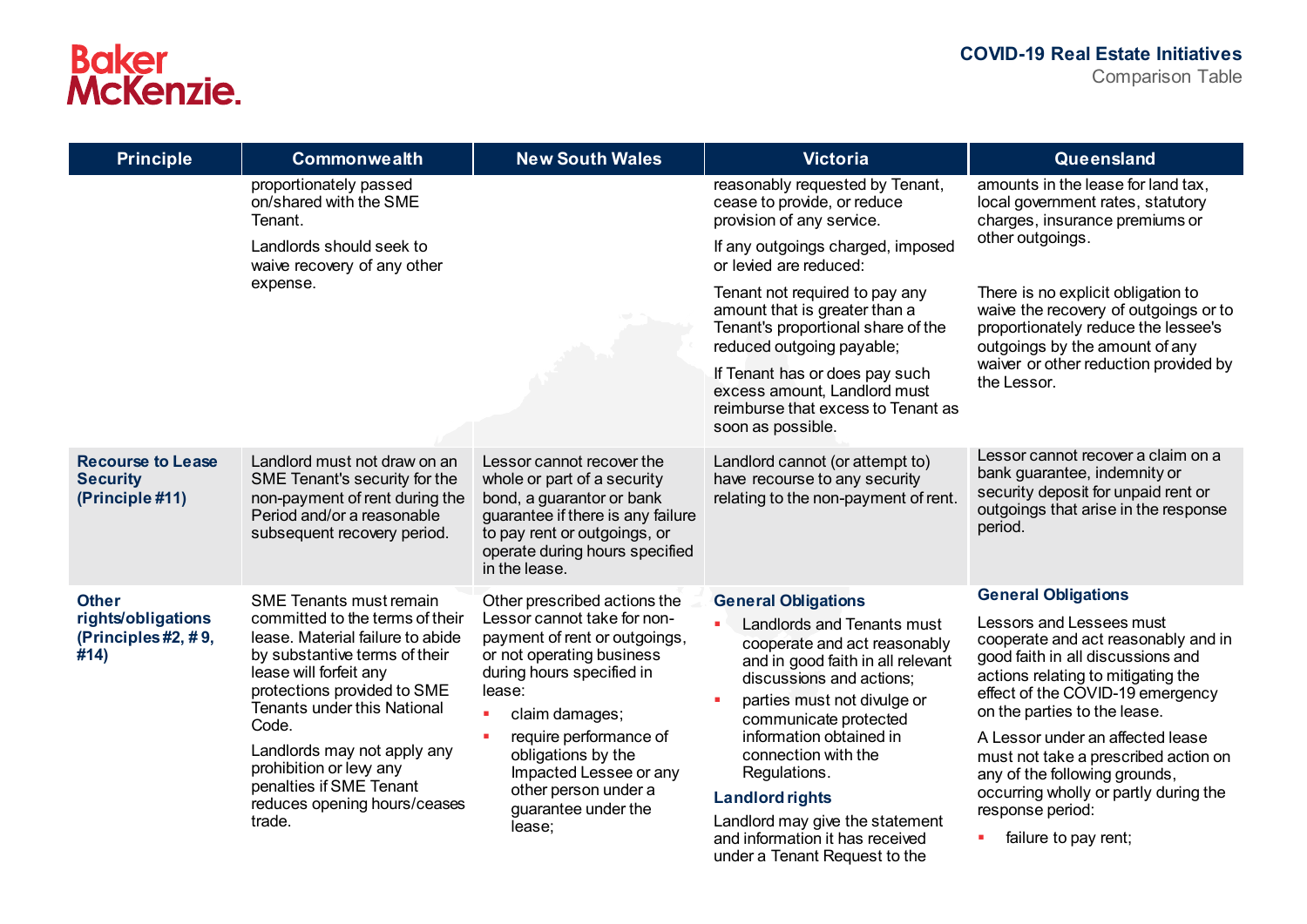| <b>Principle</b> | <b>Commonwealth</b> | <b>New South Wales</b>                                          | <b>Victoria</b>                                                                                                                                                                            | Queensland                                                                                                                                                                                                                                                                                                                                                                                                    |
|------------------|---------------------|-----------------------------------------------------------------|--------------------------------------------------------------------------------------------------------------------------------------------------------------------------------------------|---------------------------------------------------------------------------------------------------------------------------------------------------------------------------------------------------------------------------------------------------------------------------------------------------------------------------------------------------------------------------------------------------------------|
|                  |                     | claim any other remedy<br>otherwise available to the<br>Lessor. | <b>Commissioner of State Revenue</b><br>when applying for a tax relief<br>measure in relation to any tax paid<br>or required to be paid by the<br>Landlord in relation to the<br>premises. | failure to pay outgoings; and<br>the business carried on at the<br>leased premises not being open<br>for business during the hours<br>required under the lease during<br>the response period.                                                                                                                                                                                                                 |
|                  |                     |                                                                 | <b>Tenant rights</b><br>If a Tenant's financial<br>circumstances materially change                                                                                                         | Confidentiality obligations apply to<br>the information disclosed as a result<br>of the Regulation.                                                                                                                                                                                                                                                                                                           |
|                  |                     |                                                                 | after an agreed variation to a lease,<br>the Tenant may make a further<br>request for rent relief or terms<br>variation.                                                                   | Any party may seek to negotiate a<br>further reduction in rent during the<br>Regulation Period if a ground on<br>which the renegotiation was based<br>changes in a material way. In such<br>circumstances, the renegotiation<br>process will recommence and this<br>time it is possible to negotiate an<br>increase in rent, and the lessor's<br>revised offer can include a rent<br>waiver of less than 50%. |
|                  |                     |                                                                 |                                                                                                                                                                                            |                                                                                                                                                                                                                                                                                                                                                                                                               |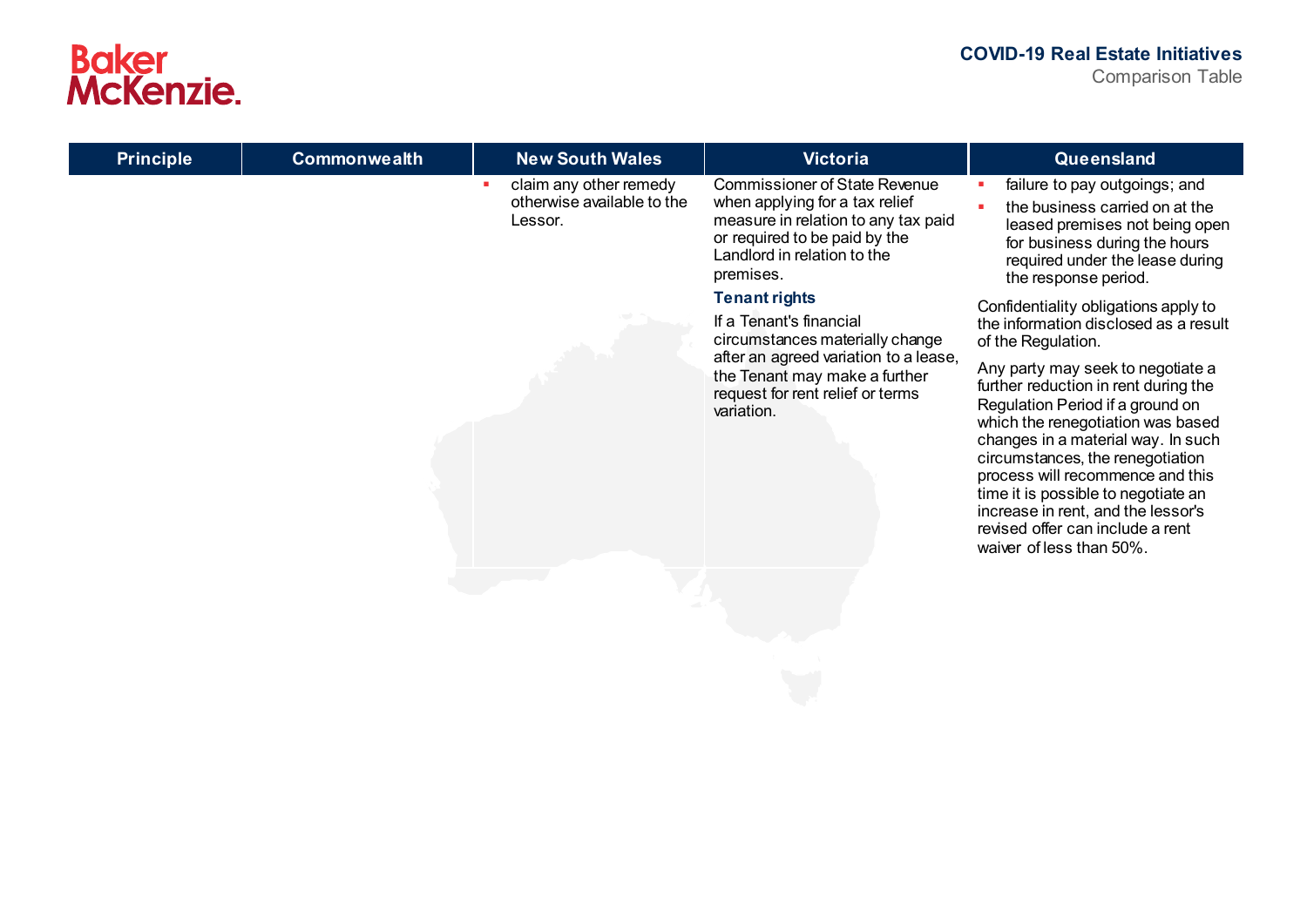| <b>Principle</b>          | <b>Commonwealth</b>                                                                                                                                                                                                                                   | <b>New South Wales</b>                                                                                                                                                                                                                                                                                                                                                                                 | <b>Victoria</b>                                                                                                                                                                                                                                                                                                                                                                                                                                                                    | Queensland                                                                                                                                                                                                                                                                                                                                                                                                                                                                                                                                                                                                                                                                                                                                                                                                                                                                 |
|---------------------------|-------------------------------------------------------------------------------------------------------------------------------------------------------------------------------------------------------------------------------------------------------|--------------------------------------------------------------------------------------------------------------------------------------------------------------------------------------------------------------------------------------------------------------------------------------------------------------------------------------------------------------------------------------------------------|------------------------------------------------------------------------------------------------------------------------------------------------------------------------------------------------------------------------------------------------------------------------------------------------------------------------------------------------------------------------------------------------------------------------------------------------------------------------------------|----------------------------------------------------------------------------------------------------------------------------------------------------------------------------------------------------------------------------------------------------------------------------------------------------------------------------------------------------------------------------------------------------------------------------------------------------------------------------------------------------------------------------------------------------------------------------------------------------------------------------------------------------------------------------------------------------------------------------------------------------------------------------------------------------------------------------------------------------------------------------|
| <b>Dispute Resolution</b> | Applicable state or territory<br>retail/commercial leasing<br>dispute resolution processes for<br>binding mediation.<br>Parties are not to use mediation<br>processes to prolong or frustrate<br>the facilitation of amicable<br>resolution outcomes. | <b>Retail Leases: Dealt with</b><br>under the Retail Leases Act<br>1994 as if they were retail<br>tenancy disputes under the<br>Act.<br><b>Commercial (non-retail)</b><br>leases: Dealt with by the<br><b>Small Business Commissioner</b><br>for mediation. Commissioner<br>must certify that mediation has<br>failed and given reasons for<br>the failure before Court<br>proceedings can take place. | Parties may refer a dispute to the<br><b>Small Business Commission for</b><br>mediation at which the parties<br>may have legal representation.<br>The Small Business<br>Commissioner will not compel an<br>outcome.<br>Disputes may only be the subject<br>of a proceeding in Victorian Civil<br>and Administrative tribunal or a<br>court if the Small Business<br>Commission has certified in<br>writing that mediation has failed,<br>or is unlikely to resolve the<br>dispute. | The parties must attempt to<br>resolve the dispute prior to<br>starting mediation. Disputes are<br>then intended to be referred to the<br>new temporary Small Business<br>Commissioner, who will refer the<br>parties to mediation. The Small<br><b>Business Commissioner will not</b><br>compel an outcome. If mediation<br>fails, and in other limited<br>circumstances, the parties may<br>proceed to QCAT or to a court<br>with the required jurisdiction.<br>Stays or suspensions are<br>applicable to proceedings or<br>actions that were under way<br>before the Regulations were<br>released on 28 May 2020, and<br>existing retail disputes can<br>continue to be resolved under the<br>existing retail leasing legislation.<br>The Regulation does provide for<br>alternative dispute resolution<br>processes such as arbitration, if<br>desired by the parties. |

*For further information or to discuss your particular circumstances or practical applications of the above principles, please contact any of our Commercial Real Estate team who are continuing to work closely with our Landlord and Tenant clients in this space.*